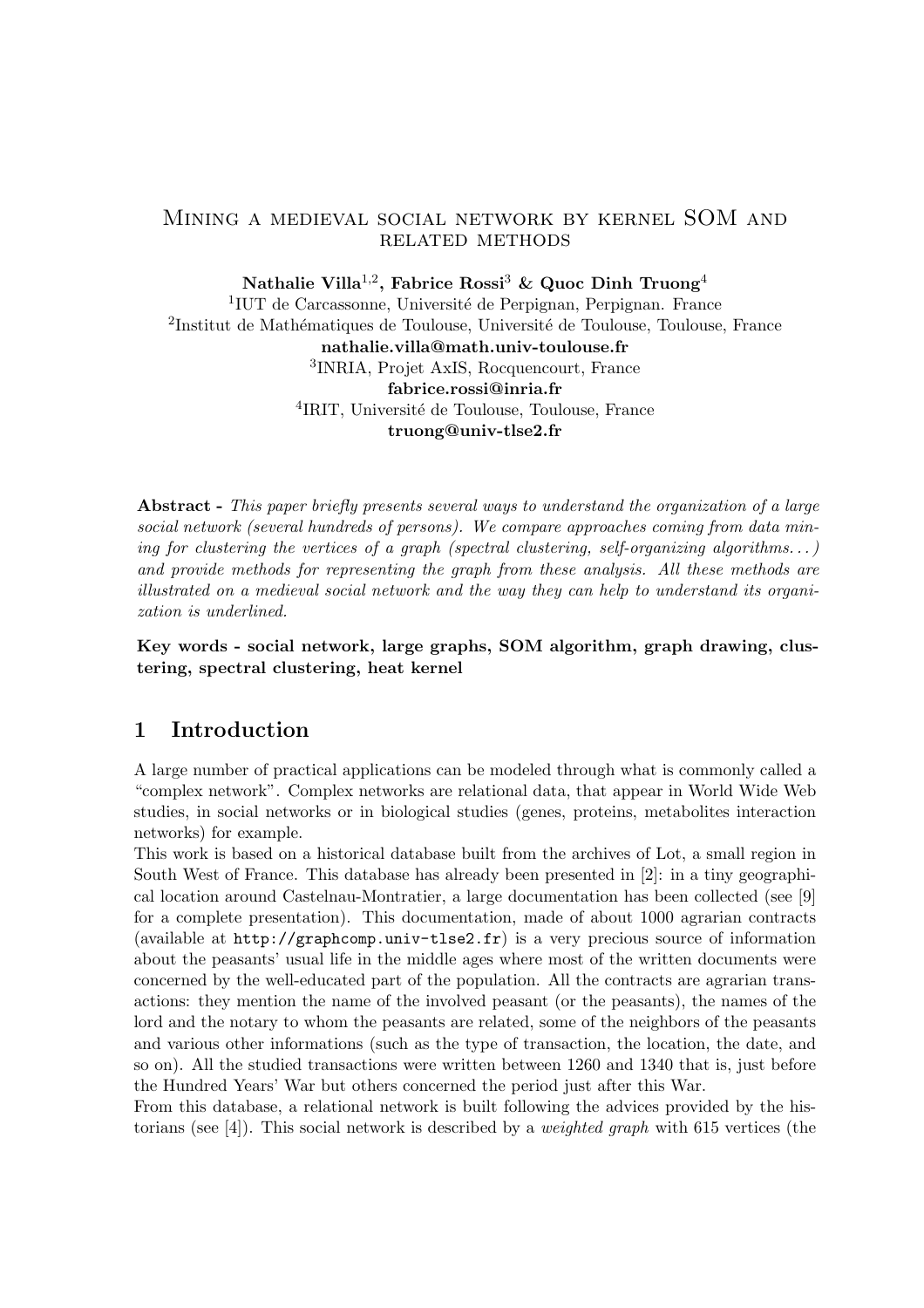peasants) and 4193 edges standing for the relations between them. The edges are weighted by the number of relations found between two given peasants. The obtained graph is described in [4] where it is analyzed through the comparison of an algebraic study and of a SOM algorithm. The collaboration between mathematicians, computer scientists and historians intends to provide several tools for historians to understand this complex and large network. A part of the methods developed are coming from statistics and data mining and will be reviewed and illustrated in this paper. Complementary material could be found in [4] and complementary studies of the database are available in [3, 2].

The paper is organized as follows: Section 2 presents the problem of clustering the vertices of a large graph and explains how this problem can help to understand the structure of the graph. Several methods are reviewed and some of them, coming from what is called spectral clustering, are illustrated on the medieval database. Section 3 explains how this clustering can be used to provide a simplified representation of the graph. This leads us to use organization algorithms designed for graphs in order to classify and organize simultaneously the vertices of the graph: kernel SOM, described in section 4, targets such a dual objective. Finally, Section 5 intends to represent the whole graph from this final organizing map. Examples of insights on the data obtained by the reviewed methods are given at each step of the analysis.

## 2 Clustering the vertices of the graph

Large graphs representing complex networks are not easy to understand. One way to simplify them, in order to underline the main tendances of their structure, is to find dense subgraphs that have few connections to each others. As emphasized by [13],

reducing [the] level of complexity [of a network] to one that can be interpreted readily by the human eye, will be invaluable in helping us to understand the largescale structure of these new network data.

But such a clustering of the vertices of a graph is facing the problem of relational data: there is no a priori distance between two vertices and thus classical clustering algorithms, such as, e.g., k-means, cannot be directly used. A recent survey on clustering methods adapted to graphs is provided in [14]. Clustering the vertices of a graph is commonly addressed by the use of a dissimilarity between vertices or by mapping the graph on an euclidean space; then usual data mining tools can be used to find a convenient clustering. Recently, spectral clustering became a successful method among this kind of methodologies (see [24] for a very exhaustive tutorial on this subject): spectral clustering uses the properties of the Laplacian of the graph to understand its structure. Given a weighted graph G with vertices  $V = \{x_1, \ldots, x_n\}$  and edges weighted by  $(w_{i,j})_{i,j=1...,n}$   $(w_{i,j} = w_{j,i} \text{ and } w_{i,i} = 0)$ , the Laplacian is the matrix L such that  $L_{i,j} = \begin{cases} -w_{i,j} & \text{if } i \neq j, \\ d_i - \sum_{j} w_{i,j} & \text{if } i = j. \end{cases}$  $d_i = \sum_{j=1}^n w_{i,j}$  if  $i = j$ . The Laplacian appears as a very convenient tool for understanding the graph as its eigenvalue decomposition is directly related to the min cut problem ("How to find a partition of the vertices that minimizes the number of cuts in the graph ?", see [24]) and to the problem of finding perfect communities, i.e., complete subgraphs those vertices have exactly the same neighbors (see  $[4, 21]$ ). More precisely, spectral clustering uses the eigenvectors associated with the smallest eigenvalues of the Laplacian to map the graph on an Euclidean space where a k-means algorithm is performed.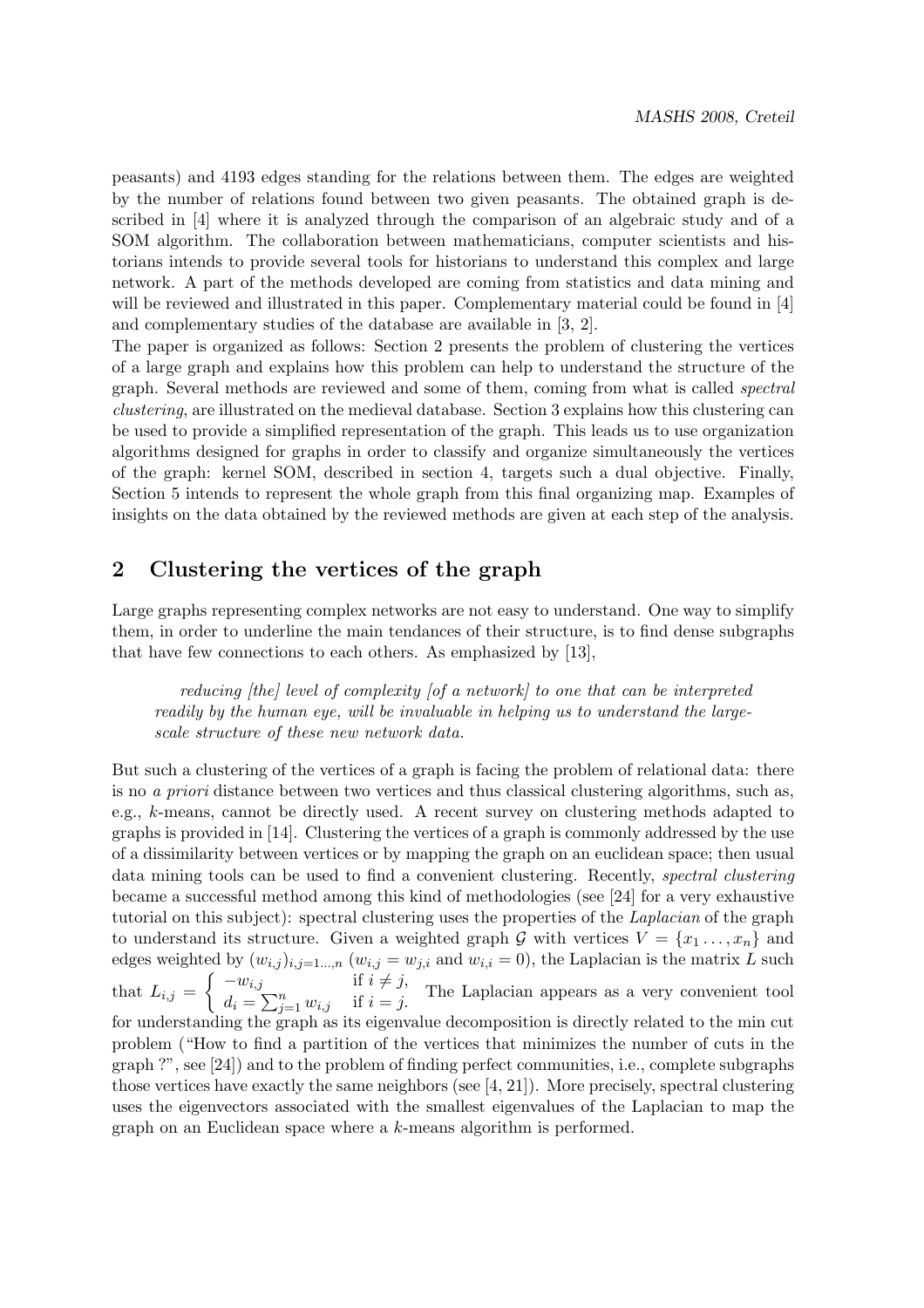#### Mining a medieval social network by kernel SOM and related methods

But  $[4]$  notes that the spectral clustering method gives equal weights to the first  $p$  eigenvectors of the Laplacian, whereas the smaller the eigenvalue is, the more important the corresponding eigenvector is. Moreover, only the first  $p$  eigenvalues are used and, hence, this approach does not use the entire structure of the graph. To avoid these problems, one can use a regularized version of the Laplacian: the heat kernel (also called the diffusion kernel). The diffusion matrix of the graph G for the parameter  $\beta > 0$  is  $D^{\beta} = e^{-\beta L}$  and the diffusion kernel is the function  $K_{\beta}: (x_i, x_j) \in V \times V \to D^{\beta}_{i,j}$ . This diffusion kernel has been intensively studied and used through the past years (see [5, 10, 17, 15, 22], among others). One of its main desirable properties comes from Aronszajn's Theorem [1] that states that there is a reproducing kernel Hilbert space (RKHS),  $\mathcal{H}_{\beta}$ , called the feature space, and a mapping function,  $\phi_{\beta}: V \to \mathcal{H}_{\beta}$ such that for all  $i, j$ ,

$$
\langle \phi_{\beta}(x_i), \phi_{\beta}(x_j) \rangle_{\mathcal{H}_{\beta}} = K_{\beta}(x_i, x_j). \tag{1}
$$

This last equation is commonly known as *kernel trick* and means that  $K_\beta$  is simply a scalar product between images by  $\phi_\beta$  of the vertices of the graph. Similarly as spectral clustering, a k-means algorithm can be performed on this mapping. This method is known under the name kernel k-means (see [16, 7, 6]).

On a practical point of view, partitions coming from spectral clustering and kernel  $k$ -means cannot be directly compared by the way of k-means error because the mapping of the graph is not the same: the underlined metrics are not comparable. The same occurs for partitions coming from kernels with different values of  $\beta$ . To enable a comparison between all these partitions, we use a quality measure introduced by [12], the q-modularity,  $Q_{\text{modul}} = \sum_{j=1}^{k} (e_j - a_j^2)$  $\binom{2}{j}$ where k is the number of clusters,  $e_j$  is the fraction of edges in the graph that connect two vertices in cluster j and  $a_i$  is the fraction of the edges in the graph that connect to one vertex in cluster  $i$ . This criterion does not depend on a mapping or a dissimilarity on the graph and is easily interpretable in terms of probability of having in/between-clusters edges: a high q-modularity means that vertices are clustered into dense subgraphs having few edges between them.

Table 1 summarizes the main characteristics of the partitions into 50 clusters of the medieval graph obtained by these two approaches. Obviously, both partitions share common properties: the q-modularity is similar and the vertices are concentrated in a few number of large clusters. More than three fourth of the vertices belong to a cluster having less than 7 vertices and the largest cluster contains more than one third of the vertices of the whole graph. In conclusion, the partitions provided by these two simple tools have to be improved.

|                                    | Spectral clustering | Kernel $k$ -means |
|------------------------------------|---------------------|-------------------|
|                                    |                     | $(\beta = 0.05)$  |
| q-modularity                       | 0.4195              | 0.4246            |
| Number of clusters of size 1       | 16                  | 17                |
| Maximum size of the clusters       | 268                 | 242               |
| Median of the clusters' size       |                     |                   |
| 3rd quartile of the clusters' size |                     |                   |

Table 1: Details about the partitions obtained by spectral clustering and kernel k-means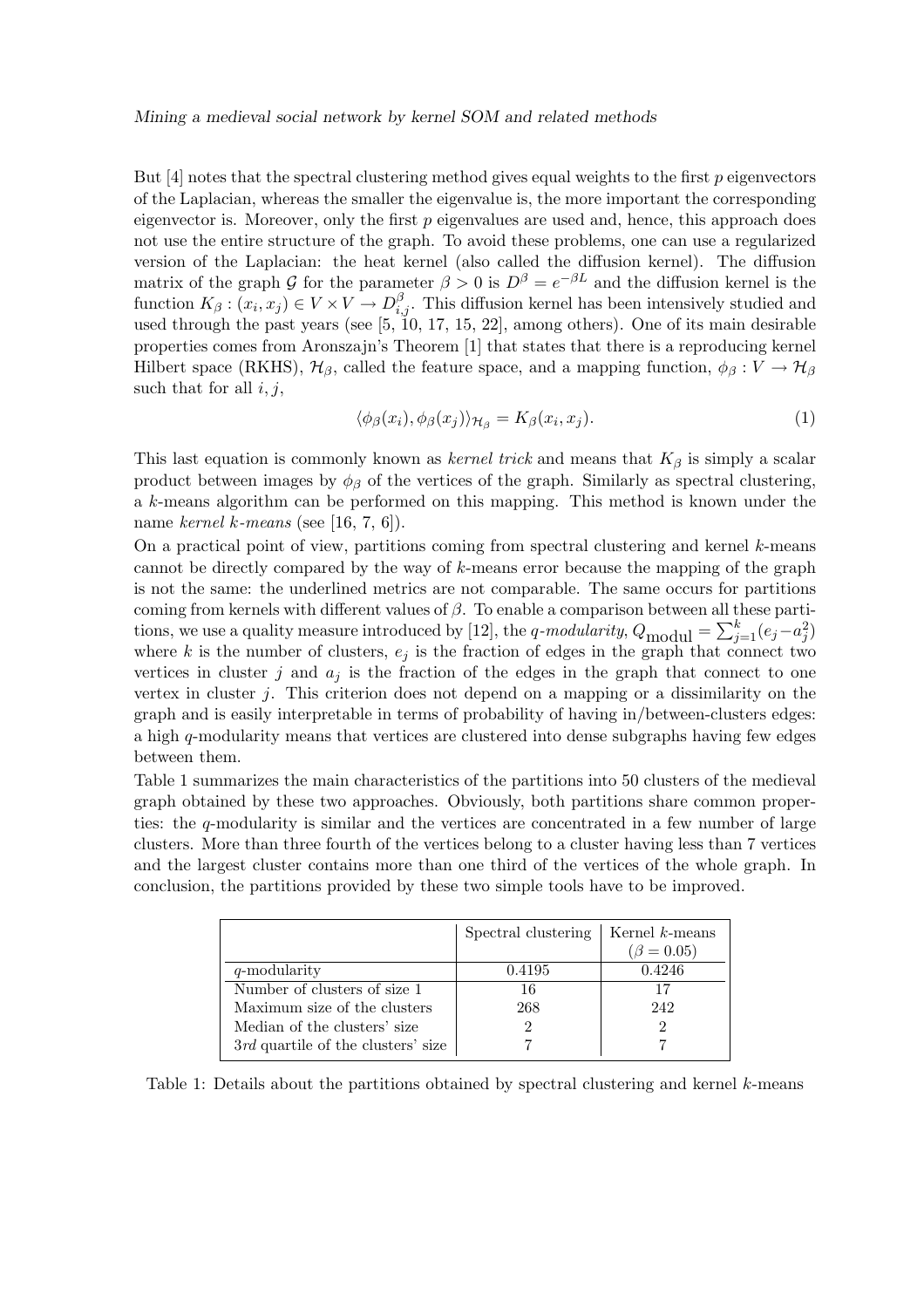### 3 Drawing the graph

From any partition obtained by clustering the graph, a simplified representation can be obtained by assigning a given glyph to each cluster where the surface of the glyph is proportional to the number of vertices of the given cluster. At the same time, glyphs are connected to each others by edges whose width is also proportional to the total number of weights between the vertices belonging to the two corresponding clusters. Glyphs can be spatially positioned by a force directed algorithm that aims at providing an aesthetic representation of a graph by assigning forces amongst the edges and nodes (see [8]). Examples of such a representation are given in Figure 1 for the two partitions described in section  $2<sup>1</sup>$ .



Figure 1: Force-directed algorithms used for a simplified representation coming from spectral clustering (left) and kernel  $k$ -means (right)

Both representations share common properties that can be seen as main structural properties of the graph: the network has a star shaped structure with two main groups of central people that can be seen as a kind of "rich club" (see [4]). Some tiny groups are totally isolated from this two main central clusters and linked to other secondary clusters. The two major clusters are strongly linked to each others. These pictures seem to give understandable representations of the structure of the graph but, unfortunately, the two main clusters respectively contain about 250 and 100 vertices, that is, more than half of the vertices of the graph: then, these two clusters are almost as complex as the initial graph.

## 4 A clustering and organizing algorithm

Several kernelized versions of SOM algorithm, that can perform simultaneously the objectives described in sections 2 (clustering) and 3 (representation), has been described in [11]. The present paper uses a batch version of the kernel SOM (that generally converges much faster) proposed in [4, 23].

The aim of self-organizing algorithms is to project the initial data on a prior structure that is generally a grid consisting in M neurons. A neighborhood relationship is defined on the

<sup>&</sup>lt;sup>1</sup>All the graph figures have been made with the free software Tulip, available at  $http://www.$ tulip-software.org/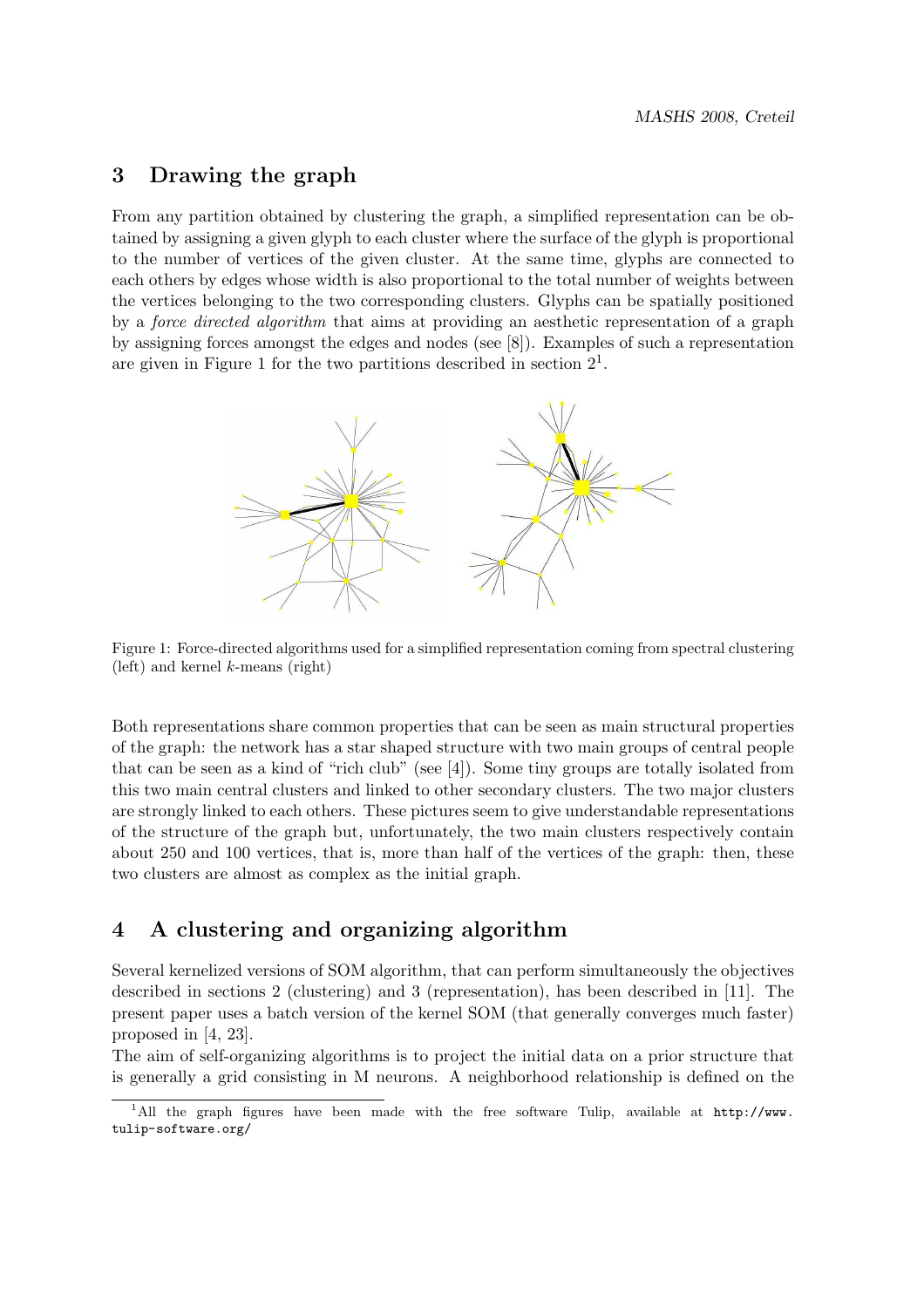grid and the projection intends to preserve the initial topology of the data on this grid. The batch kernel SOM is simply a batch SOM performed on data that have been mapped on a RKHS; the algorithm is rewritten by the way of the kernel trick (Equation (1)).

This algorithm has been applied to the medieval graph with a rectangular grid of size  $7 \times 7$ . The main characteristics of the obtained partition is summarized in Table 2. It is compared to the partition obtained by using the batch SOM on the rows of the  $k$  eigenvectors associated to the smallest eigenvalues (this last approach has been named "spectral SOM").

|                                    | Spectral SOM | Kernel SOM       |
|------------------------------------|--------------|------------------|
|                                    |              | $(\beta = 0.05)$ |
| q-modularity                       | 0.433        | 0.551            |
| Final number of clusters           | 29           | 35               |
| Number of clusters of size 1       | 11           | 13               |
| Maximum size of the clusters       | 325          | 255              |
| Median of the clusters' size       | 2            | 3                |
| 3rd quartile of the clusters' size | 10           |                  |

Table 2: Details about the clustering obtained by spectral SOM and batch kernel SOM

The corresponding simplified representations, respecting the topology of the map, are provided in Figure  $2<sup>2</sup>$  where an additional information is given by the U-matrices (see [20]) that smoothly represent the mean distances (respectively in the  $\mathbb{R}^k$  space generated by k eigenvectors associated to the smallest eigenvalues and in the feature space) between the prototypes of each cluster. Clearly, kernel SOM provides better clustering than spectral SOM (larger q-modularity, much less vertices in the largest cluster). It also seems to be a little bit better than the spectral clustering and the kernel  $k$ -means (larger q-modularity, smaller number of tiny clusters - with less than 5 vertices).

In both cases, the simplified representations are well organized and easy to understand. Compared to Figure 1, the representation provided by kernel SOM is very close to the one provided by a simple clustering followed by a force directed representation of the clusters: a large cluster has a central position and is surrounded by smaller clusters. But looking at the u-matrix, the map is clearly divided into three main part (top left, top right and bottom right) which, according to color levels, are distant to each others.

This fact is clearly explained by Figure 3 (left) where the significance of each cluster clearly appears: the top left part of the map is the oldest cluster whereas the top right part is the youngest, with a continuous connexion of the dates on the map. Figure 3 (right) also provides some interesting informations about the social network: in particular, the top left part of the map has an homogeneous geographical setting which is the small village of Divilhac. This part of the map is only linked with the large clusters at the bottom right by a single peasant. This peasant doesn't live in this village but in the dominant village of the clusters to which he is linked at the bottom right of the map (St Julien<sup>3</sup>). Then, it seems that generational

<sup>&</sup>lt;sup>2</sup>Colored and high quality images can be found at  $http://nathalie.vialaneix.free.fr/maths/$ article-normal.php3?id\_article=8

<sup>&</sup>lt;sup>3</sup>Readers interested by the location of the villages named in this paper will find a approximate map at http://maps.google.com/maps/ms?ie=UTF8&hl=fr&msa=0&msid=100355826667676777753. 000001134e74760eae6cd&z=10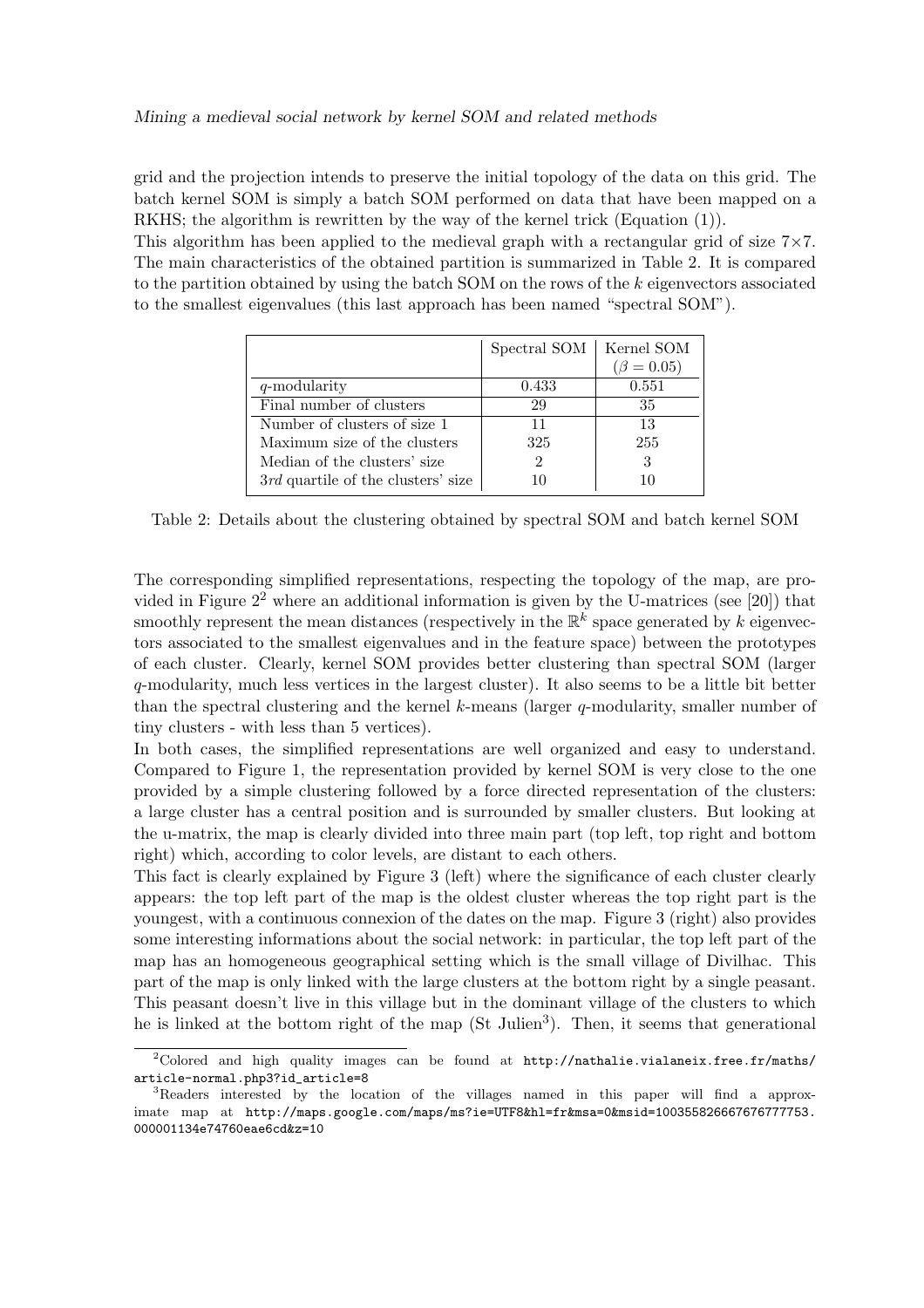

Figure 2: Final map obtained by spectral SOM (top left) and corresponding smoothed u-matrix (top right) and final map obtained by batch kernel SOM (bottom left) and corresponding smoothed u-matrix (bottom right)

relationships and geographical ones are very important in this network. Moreover, it is suprising to see how even large clusters have a good homogeneity of their geographical settings (see the top right and bottom right clusters for example).

# 5 Representing the whole graph from the kernel Self-Organizing Map

As the layout used for Figure 2 has been built to be well organized, it provides an interesting starting point for a readable presentation of the whole graph. In [19, 18], Truong *et al.* developed an energy model, in the spirit of force directed algorithms, but under location constraints. This model intends to represent graphs that are already clustered. By applying this algorithm to the self-organizing map presented in Figure 2, we obtain the representation of Figure 4 where the names of some peasants in the smallest clusters have been added. If it is obvious that the representation of the bottom right part of the map still has to be improved, some important facts that seem to be of interest for historians have been emphasized: first of all the peasant that links the top left part of the map to the bottom right one is "Pierre Fornie". This man is already known by historians to be a major character. This name also appear a bit appart from the main clusters and was identified by historians as the same people (and not a namesake) which means that some ambiguities still exist in the database (database correction is currently underway, partly due to this first analysis). Moreover, the persons having a geographical setting different from the rest of the top left part of the map (Pern and Ganic instead of Divilhac) are named Trapas and Tessendier.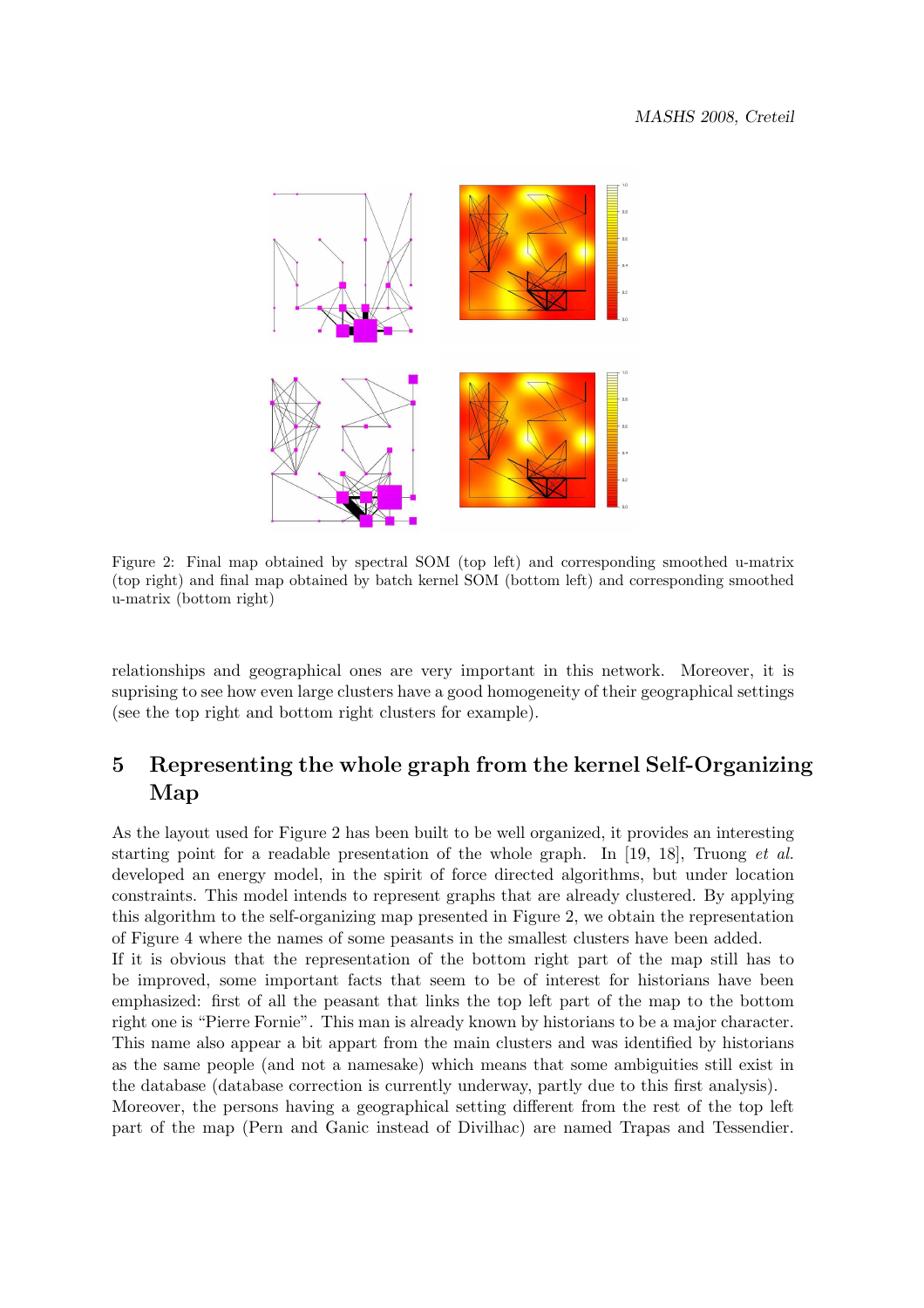#### Mining a medieval social network by kernel SOM and related methods



Figure 3: Mean dates of each clusters with standard deviation in parenthesis (left) and geographical settings distribution of each cluster (right)



Figure 4: Representation of the whole medieval graph coming from kernel SOM

They also belong to families known for their dominant positions. Then, some clusters roughly homogeneous on the geographical point of view are connected to similar clusters via important families that do not live in the same area and that can be seen as important links between villages. Finally, the top right part of the map is linked to the bottom right one by a single family named Aliquier family, this leads to identify this family as being very important for the social cohesion of the network.

All these remarks have helped historians to understand the organization of the social network. Moreover, dominant families have been identified through this first study: the next objective of this project is to understand how they structured the society and also how they have evolved through the hard break of the Hundred Years' war.

This work won't have existed without the ANR Graph-Comp's team. The authors thank Bertrand Jouve, project's coordinator, for this very interesting subject and for all discussions about it. We also want to thank Romain Boulet, Taofiq Dkaki and Pascale Kuntz for helpful discussions, Fabien Picarougne and Bleuenn Le Goffic who entirely created and managed the database and, of course, Florent Hautefeuille, historian at UMR